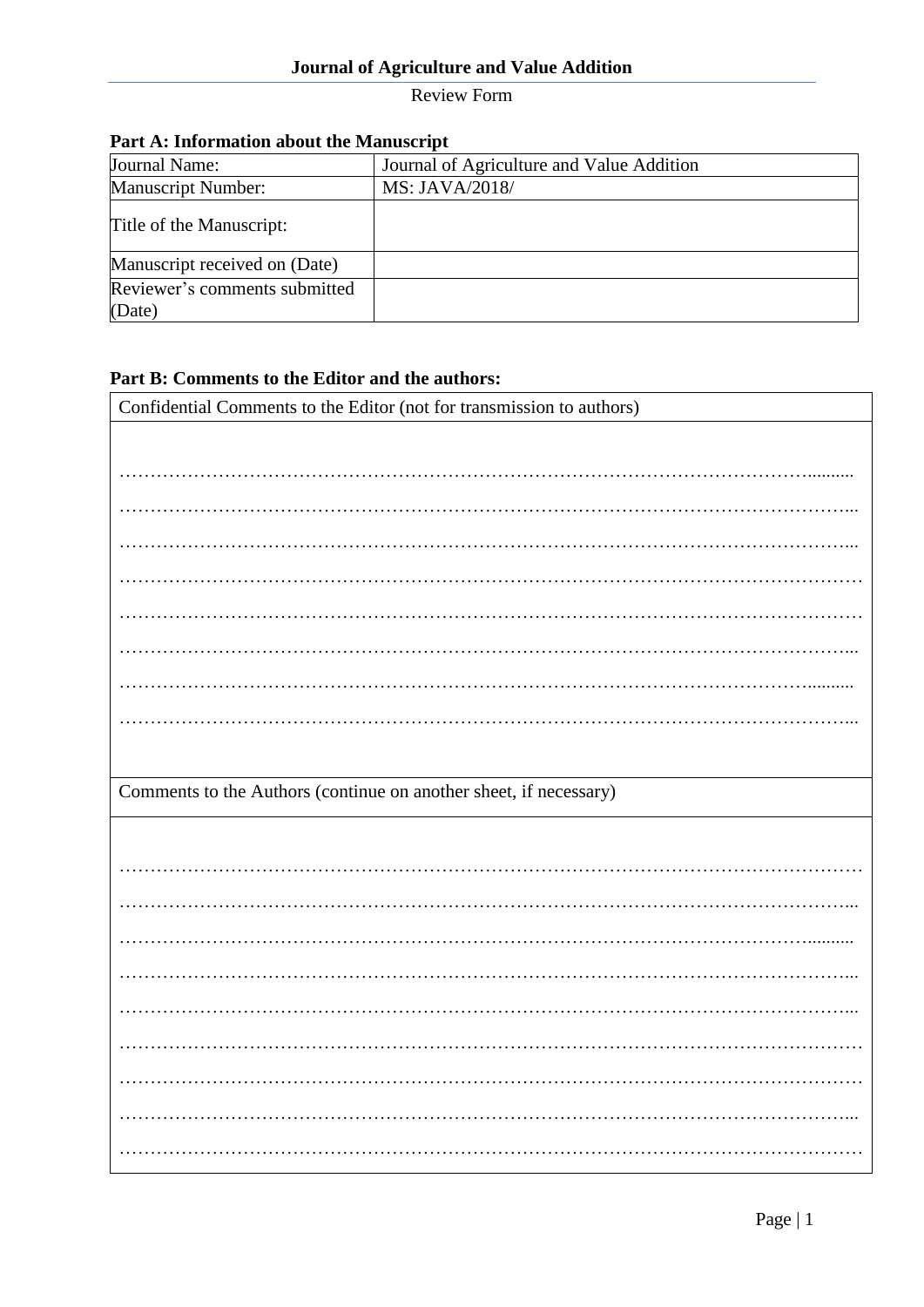Review Form

**Part C: Specific comments**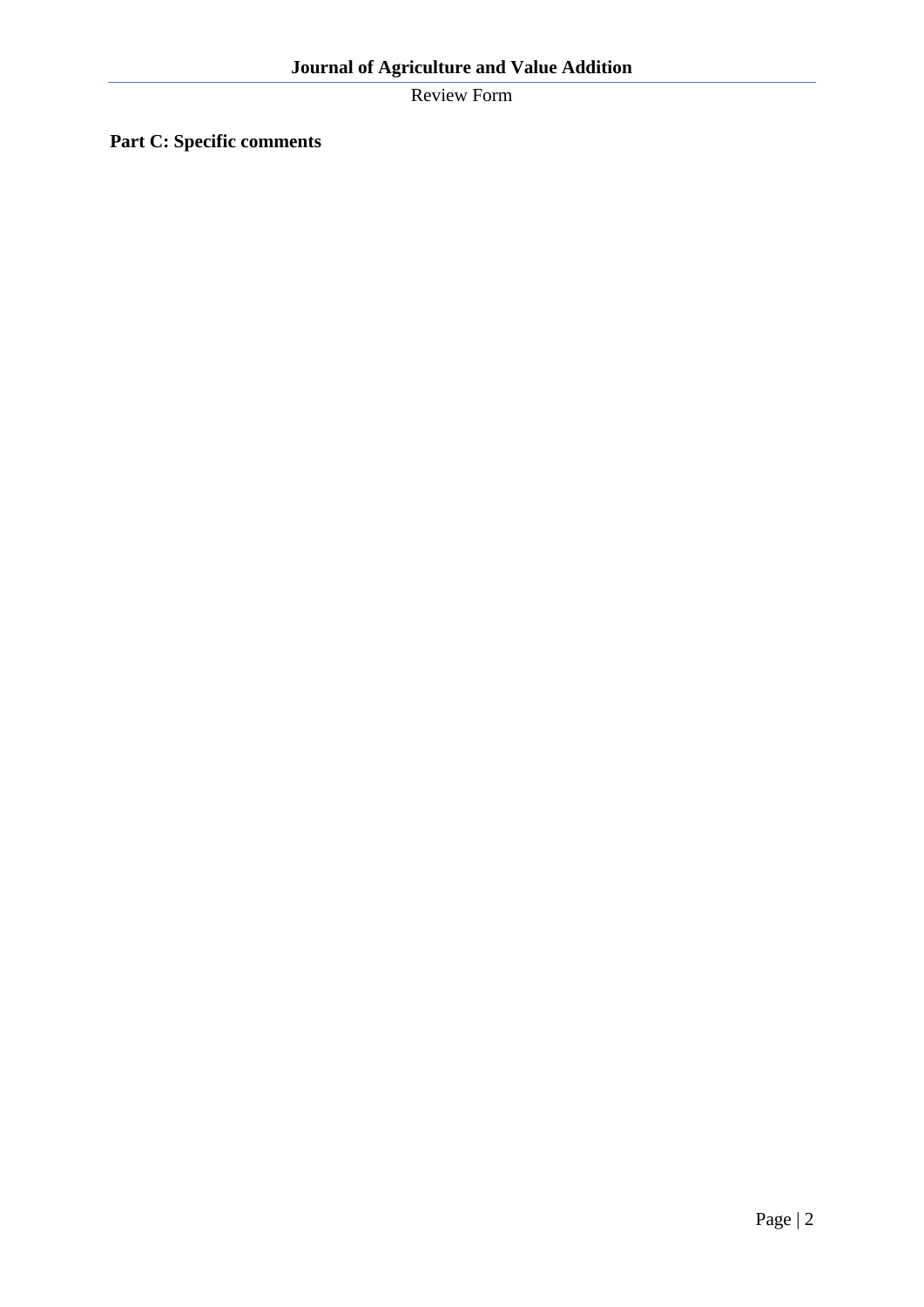# Review Form

|                                    | Reviewer's comment (continue on another sheet, if necessary |  |  |  |
|------------------------------------|-------------------------------------------------------------|--|--|--|
| Title and abstract                 |                                                             |  |  |  |
| Introduction and the<br>objectives |                                                             |  |  |  |
| Materials & methods                |                                                             |  |  |  |
| Results & discussion               |                                                             |  |  |  |
| Conclusion                         |                                                             |  |  |  |